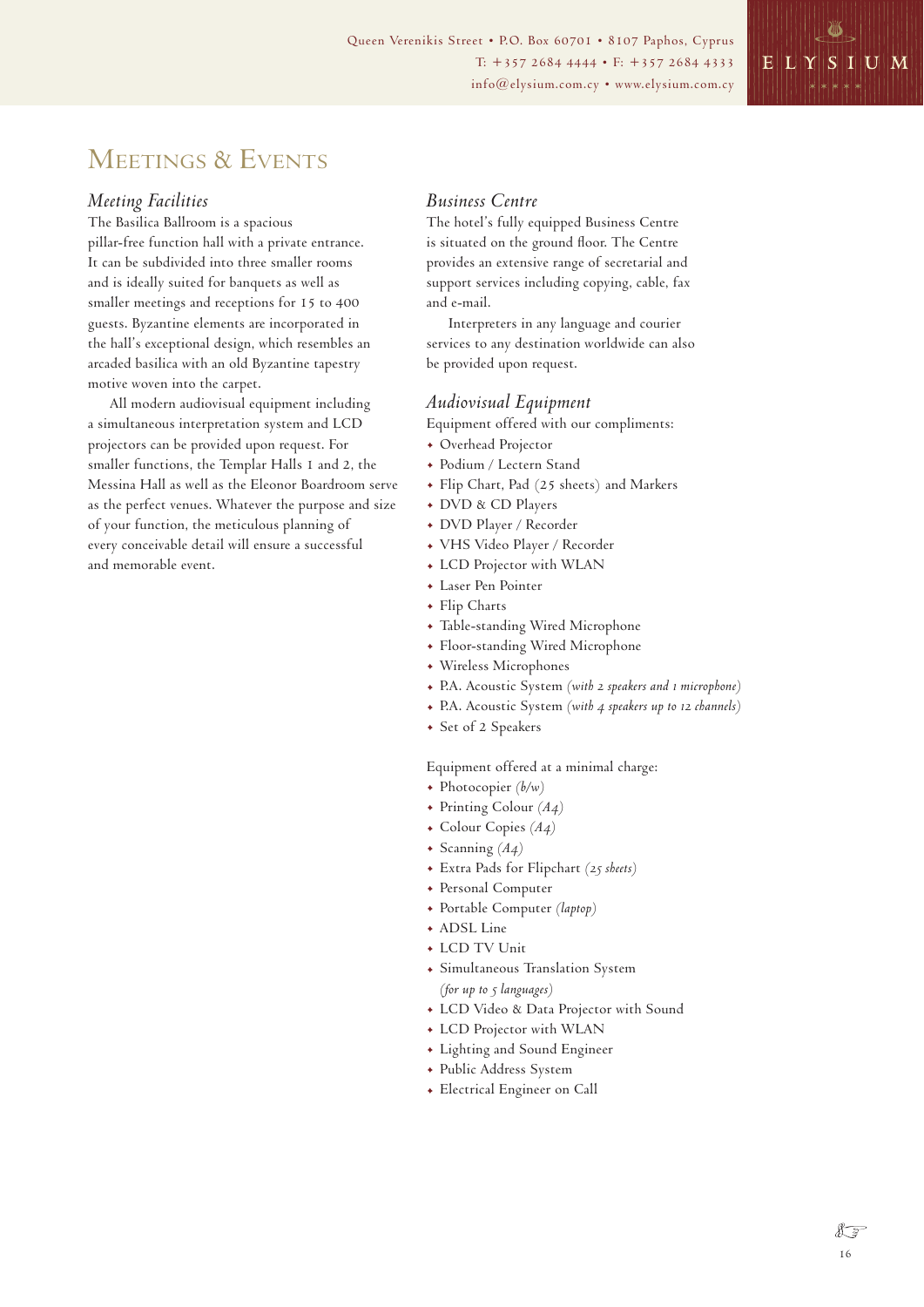

# BASILICA FOYER AND BALLROOM



### BASILICA BALLROOM - AREA BREAK DOWN



 $\sqrt[3]{3}$ 17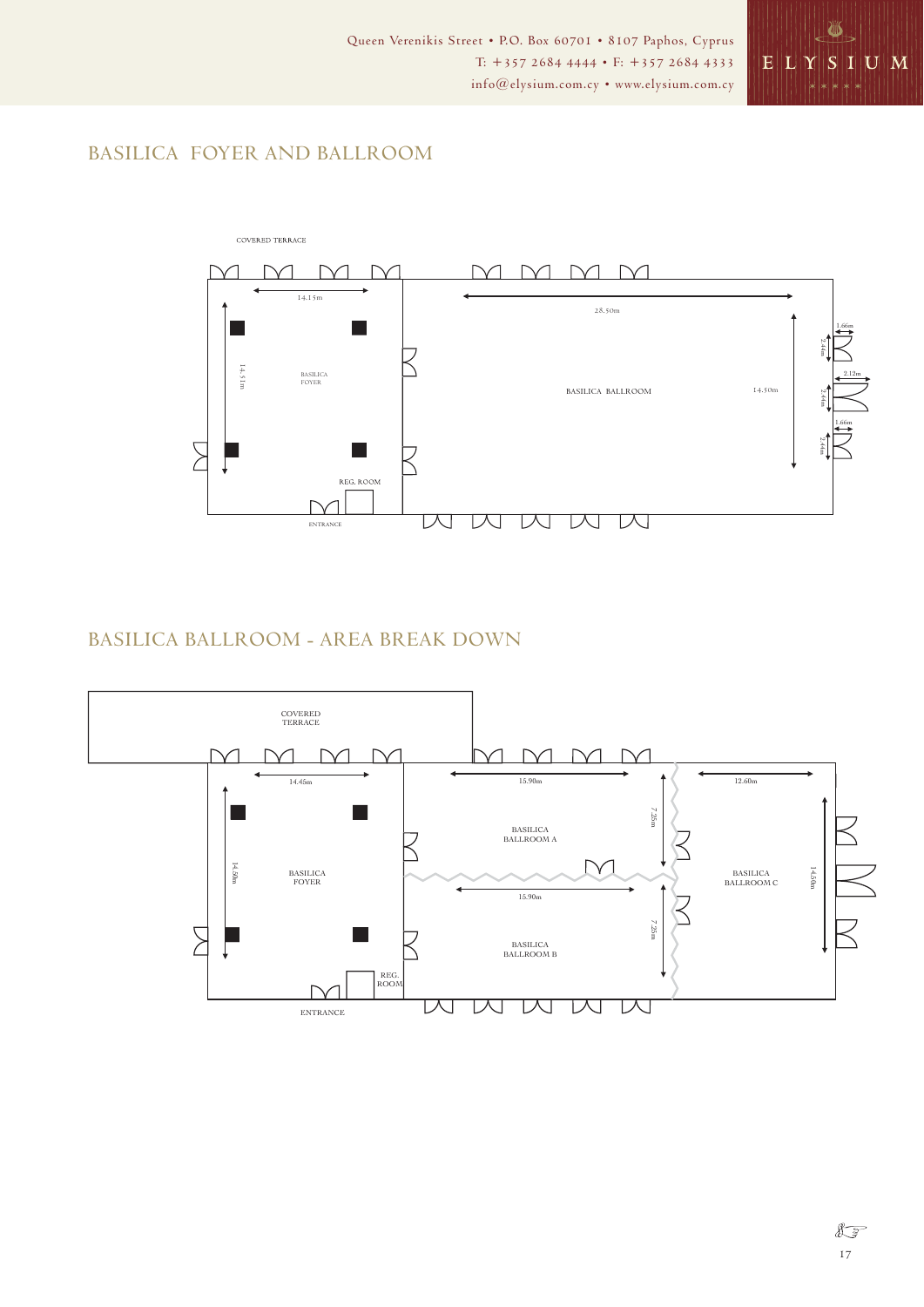

# MEETINGS & EVENTS

## TEMPLAR HALLS I & II



### ELEONOR ROOM

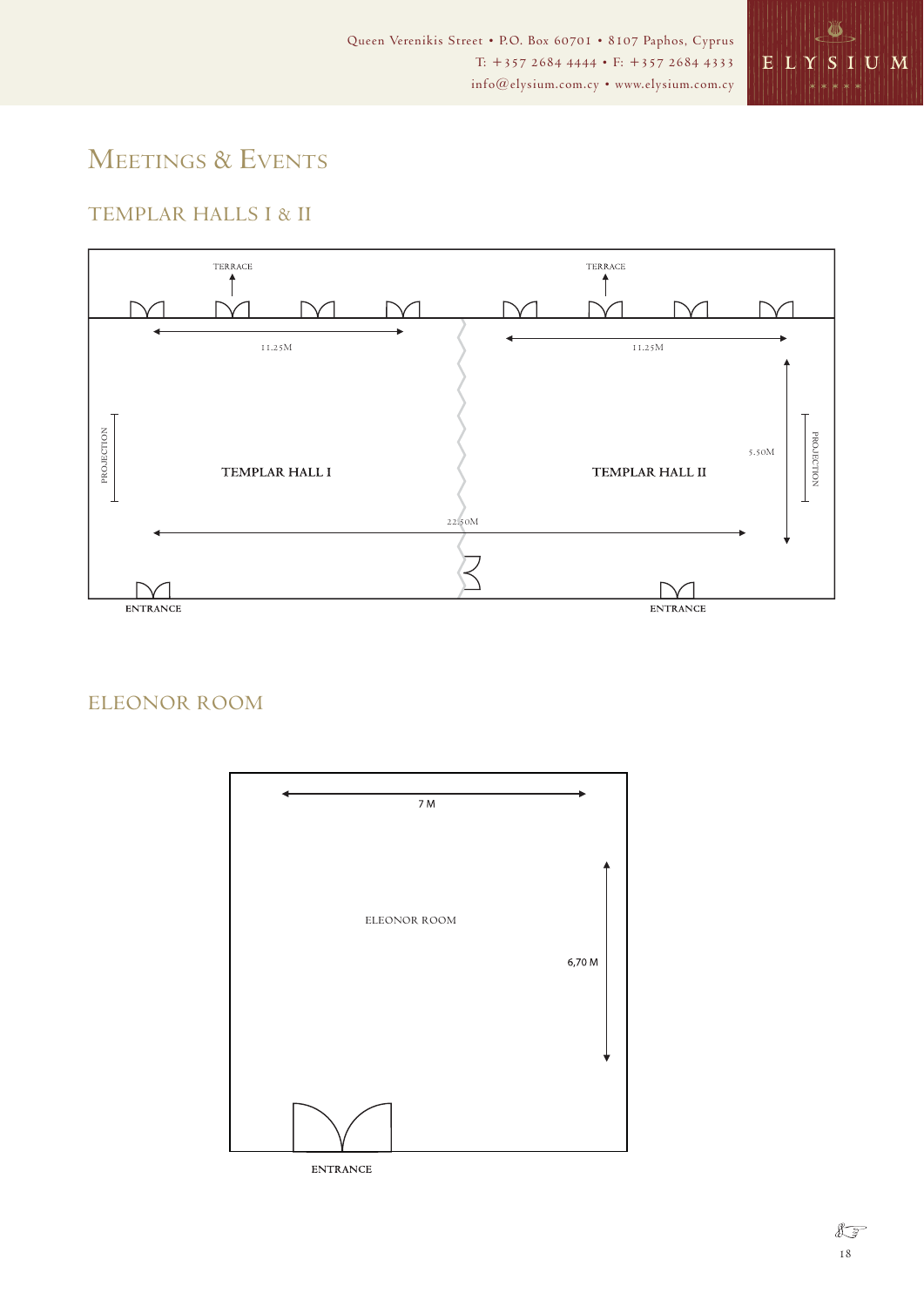

# MEETINGS & EVENTS

## MESSINA HALL